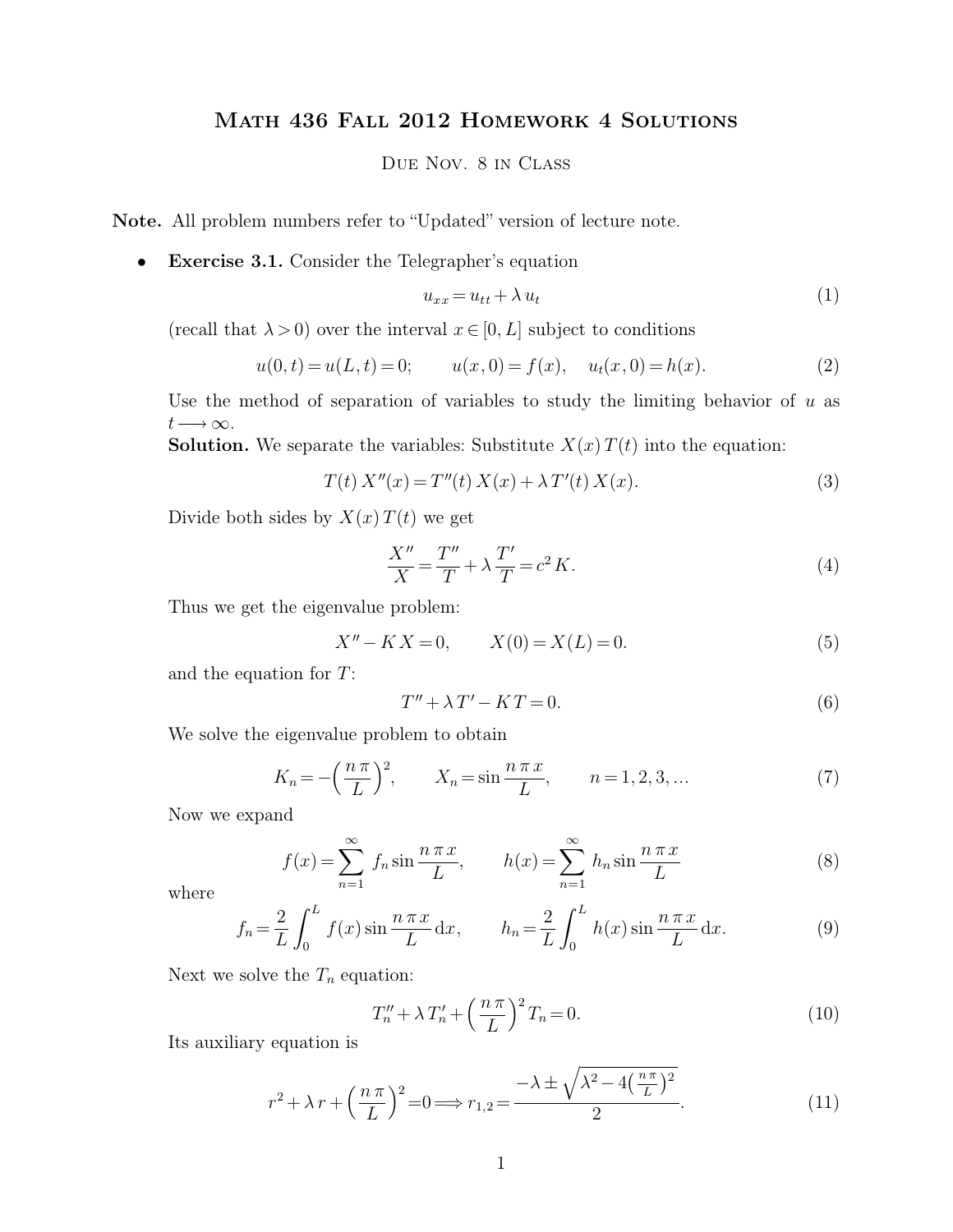Now it is clear that  $\Re r_{1,2} < 0$  for all possible values of  $\lambda$ . As a consequence the solution would read

$$
u(x,t) = \sum e^{-\alpha_n t} \left[ a_n \cos \frac{n \pi x}{L} + b_n \sin \frac{n \pi x}{L} \right]
$$
 (12)

with all  $\alpha_n > 0$ . Therefore  $u(x, t) \rightarrow 0$  as  $t \rightarrow \infty$ .

**(To Cody: The following is not required)**

More specifically, we have

- If  $\lambda < \frac{2\pi}{L}$ , then  $\lambda^2 4\left(\frac{n\pi}{L}\right)^2 < 0$  for all  $n \in \mathbb{N}$ . Consequently the real part of all  $\alpha_n$  is  $-\frac{\lambda}{2}$  $\frac{\lambda}{2}$ . Thus  $u(x,t) \longrightarrow 0$  like  $e^{-\lambda t/2}$ .
- o If  $\lambda = \frac{2\pi}{L}$  $\frac{2\pi}{L}$ ,  $u(x,t) \longrightarrow 0$  like  $e^{-\lambda t/2}t$  (since now we have a repeated root).

$$
\text{or} \quad \text{If } \lambda > \frac{2\pi}{L}, \text{ then}
$$
\n
$$
\Re \alpha_n \geqslant \frac{-\lambda + \sqrt{\lambda^2 - 4\left(\frac{\pi}{L}\right)^2}}{2} \tag{13}
$$
\n
$$
\text{which means } u(x, t) \longrightarrow 0 \text{ like } \exp\left[\frac{-\lambda + \sqrt{\lambda^2 - 4\left(\frac{\pi}{L}\right)^2}}{2}t\right].
$$

• **Exercise 3.5.** Consider the boundary value problem for  $u(x, y)$  in the annular region:

$$
u_{xx} + u_{yy} = 0 \quad \rho^2 < x^2 + y^2 < 1; \qquad u(x, y) = \begin{cases} f & x^2 + y^2 = \rho^2 \\ g & x^2 + y^2 = 1 \end{cases} . \tag{14}
$$

Obtain the formula for the solution using separation of variables.

**Solution.** The solution process is identical to that of Laplace equation in the disc untile we need to solve the  $R$  equation:

$$
r^{2} R'' + r R' - n^{2} R = 0, \qquad R(\rho_{1}) = f_{ni}, \qquad R(\rho_{2}) = g_{ni}. \qquad (15)
$$

Here  $f_{ni}, g_{ni}$  comes from expansions

$$
f(\theta) = \sum_{n=0}^{\infty} [f_{n1} \cos n\theta + f_{n2} \sin n\theta], \qquad g(\theta) = \sum_{n=0}^{\infty} [g_{n1} \cos n\theta + g_{n2} \sin n\theta]. \tag{16}
$$

When  $n = 0$ , the general solution is

$$
R(r) = C_1 + C_2 \log r \tag{17}
$$

which leads to

$$
C_1 + C_2 \log \rho = f_{0i}, \qquad C_1 = g_{0i}.
$$
 (18)

Consequently

$$
C_2 = (f_{0i} - g_{0i})/(\log \rho), \qquad C_1 = g_{0i}.
$$
 (19)

When  $n > 0$  the general solution is

$$
R(r) = C_1 r^n + C_2 r^{-n}.
$$
\n(20)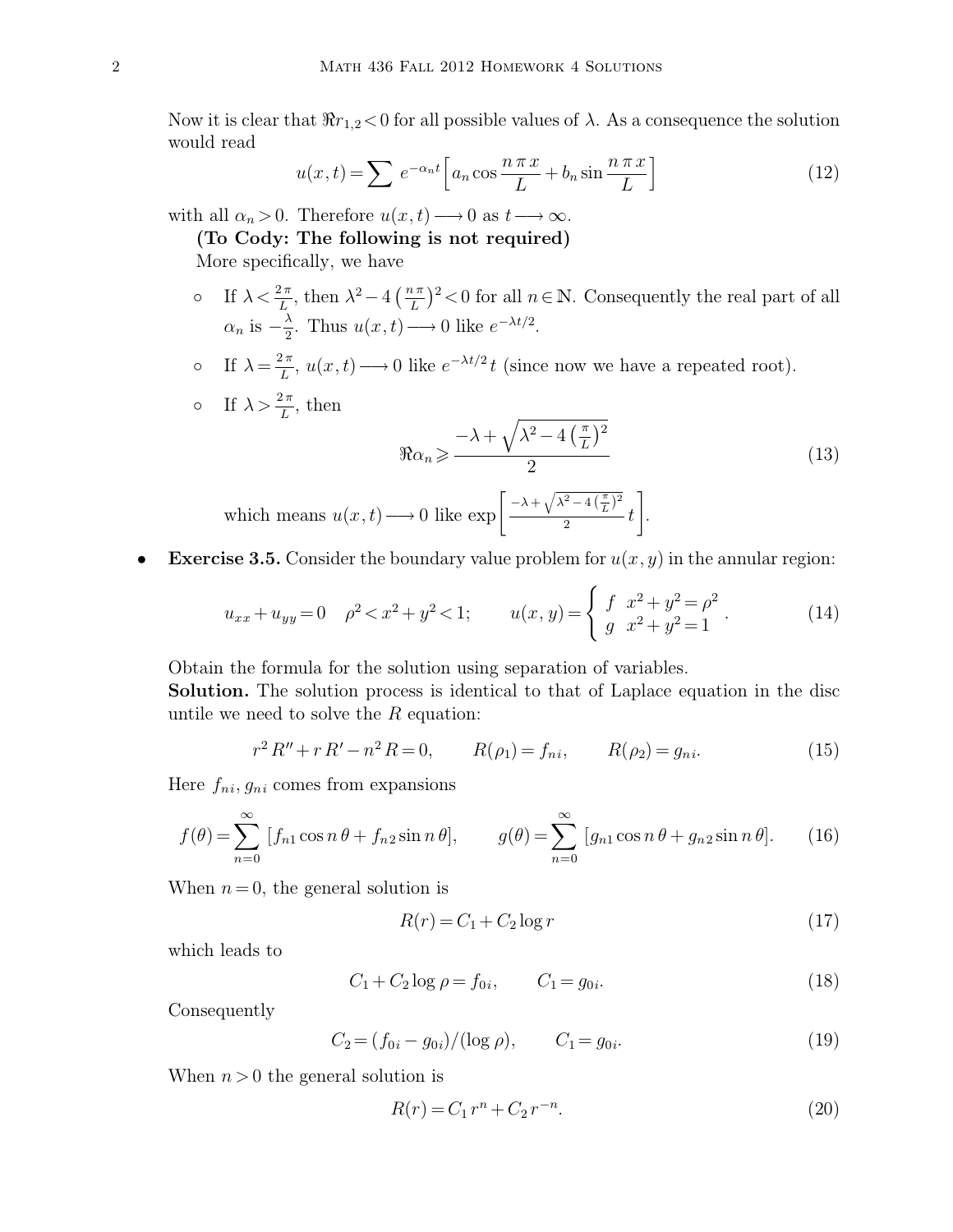Then the boundary conditions lead to

$$
C_1 \rho^n + C_2 \rho^{-n} = f_{ni}, \qquad C_1 + C_2 = g_{ni}. \tag{21}
$$

The solution is

$$
C_1 = \frac{f_{ni}\rho^n - g_{ni}}{\rho^{2n} - 1}, \qquad C_2 = \rho^n \frac{g_{ni}\rho^n - f_{ni}}{\rho^{2n} - 1}.
$$
\n(22)

Therefore the solution to the problem is

$$
u(r,\theta) = \left[g_{01} + \frac{f_{01} - g_{01}}{\log \rho}\right] + \sum_{n=1}^{\infty} \left[ \left(\frac{f_{n1} \rho^n - g_{n1}}{\rho^{2n} - 1} r^n + \left(\frac{\rho}{r}\right)^n \frac{g_{n1} \rho^n - f_{n1}}{\rho^{2n} - 1}\right) \cos\left(n\theta\right) + \left(\frac{f_{n2} \rho^n - g_{n2}}{\rho^{2n} - 1} r^n + \left(\frac{\rho}{r}\right)^n \frac{g_{n2} \rho^n - f_{n2}}{\rho^{2n} - 1}\right) \sin\left(n\theta\right) \right].
$$
\n(23)

• **Exercise 3.8.** Consider the equation

$$
r^{2} R'' + r R' + (\lambda r^{2} - n^{2}) R = 0, \qquad R(0), R'(0) \text{ bounded}, R(1) = 0.
$$
 (24)

- a) Prove that there are no negative eigenvalues (along the way you will see why the boundedness of  $R'(0)$  is needed.)
- b) Prove that  $\lambda = 0$  is not an eigenvalue.
- c) Let  $\lambda_k \neq \lambda_l$  be eigenvalues, prove that the eigenfunctions  $R_k(r)$ ,  $R_l(r)$  satisfy

$$
\int_0^1 R_k(r) R_l(r) r dr = 0.
$$
 (25)

(Hint: For a) and c), write the equation as

$$
\frac{1}{r}\left[ (r R')' - \frac{n^2}{r} R \right] + \lambda R = 0 \tag{26}
$$

first.)

**Proof.** We follow the hint and write the equation as

$$
\frac{1}{r}\left[ (rR')' - \frac{n^2}{r}R \right] + \lambda R = 0\tag{27}
$$

 $\circ \quad \lambda < 0$  cannot be eigenvalue.

Let  $\lambda$  be an eigenvalue with corresponding eigenfunction R. Multiply both sides of the equation by  $r R$  and integrate from 0 to 1 we have

$$
0 = \int_0^1 \left\{ \frac{1}{r} \left[ (r R')' - \frac{n^2}{r} R \right] + \lambda R \right\} R r \, dr
$$
  
\n
$$
= \int_0^1 \left[ (r R')' - \frac{n^2}{r} R \right] R \, dr + \int_0^1 \lambda R^2 \, dr
$$
  
\n
$$
= \int_0^1 (r R')' R \, dr - \int_0^1 \left( \frac{n^2}{r} - \lambda \right) R^2 \, dr
$$
  
\n
$$
= r R' R \Big|_0^1 - \int_0^1 r (R')^2 - \int_0^1 \left( \frac{n^2}{r} - \lambda \right) R^2 \, dr.
$$
 (28)